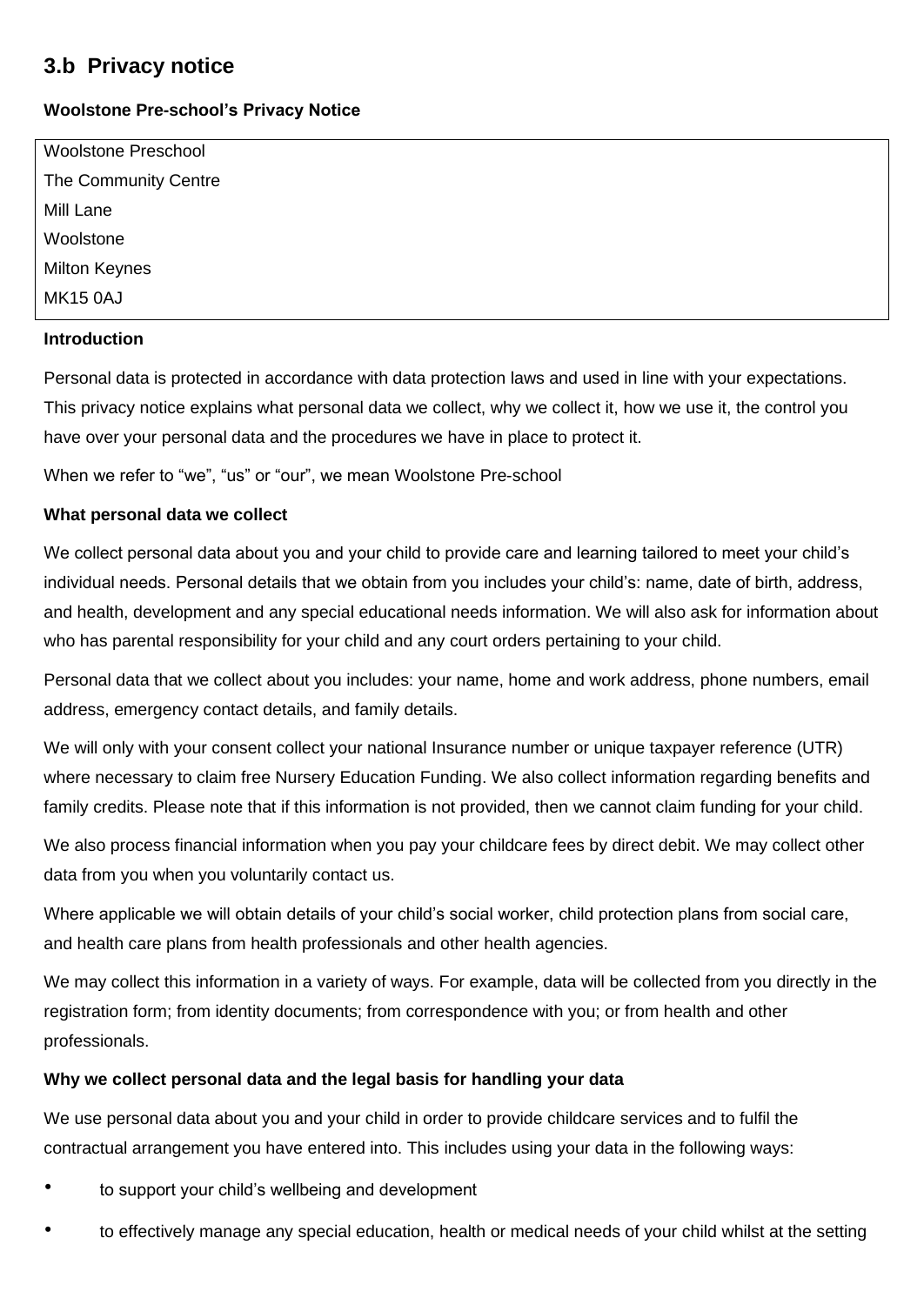- to carry out regular assessment of your child's progress and to identify any areas of concern
- to maintain relevant contact about your child's wellbeing and development
- to contact you in the case of an emergency
- to process your claim for free childcare, if applicable
- to enable us to respond to any questions you ask
- to keep you updated about information which forms part of your contract with us
- to notify you of service changes or issues

## **With your consent, we would also like to:**

• collect your child's ethnicity and religion data for monitoring purposes

• record your child's activities for their individual learning journal (this will often include photographs and videos of children during play)

• transfer your child's records to the receiving school when s/he transfers

If we wish to use any images of your child for training, publicity or marketing purposes we will seek your written consent for each image we wish to use. You are able to withdraw your consent at any time, for images being taken of your child and/or for the transfer of records to the receiving school, by confirming so in writing to the setting.

We have a legal obligation to process safeguarding related data about your child should we have concerns about her/his welfare.

## **Who we share your data with**

As a registered childcare provider in order to deliver childcare services it is necessary for us to share data about you and/or your child with the following categories of recipients:

- Ofsted, when there has been a complaint about the childcare service or during an inspection
- banking services in order to process direct debit payments
- the local authority, for the free Nursery Education funding and if you claim up to 30 hours free child care
- the governments eligibility checker as above, if applicable
- our insurance underwriter, where applicable

## **We will also share your data:**

- if we are legally required to do so, for example, by a law enforcement agency, court
- to enforce or apply the terms and conditions of your contract with us
- to protect your child and other children; for example, by sharing information with medical services, social services or the police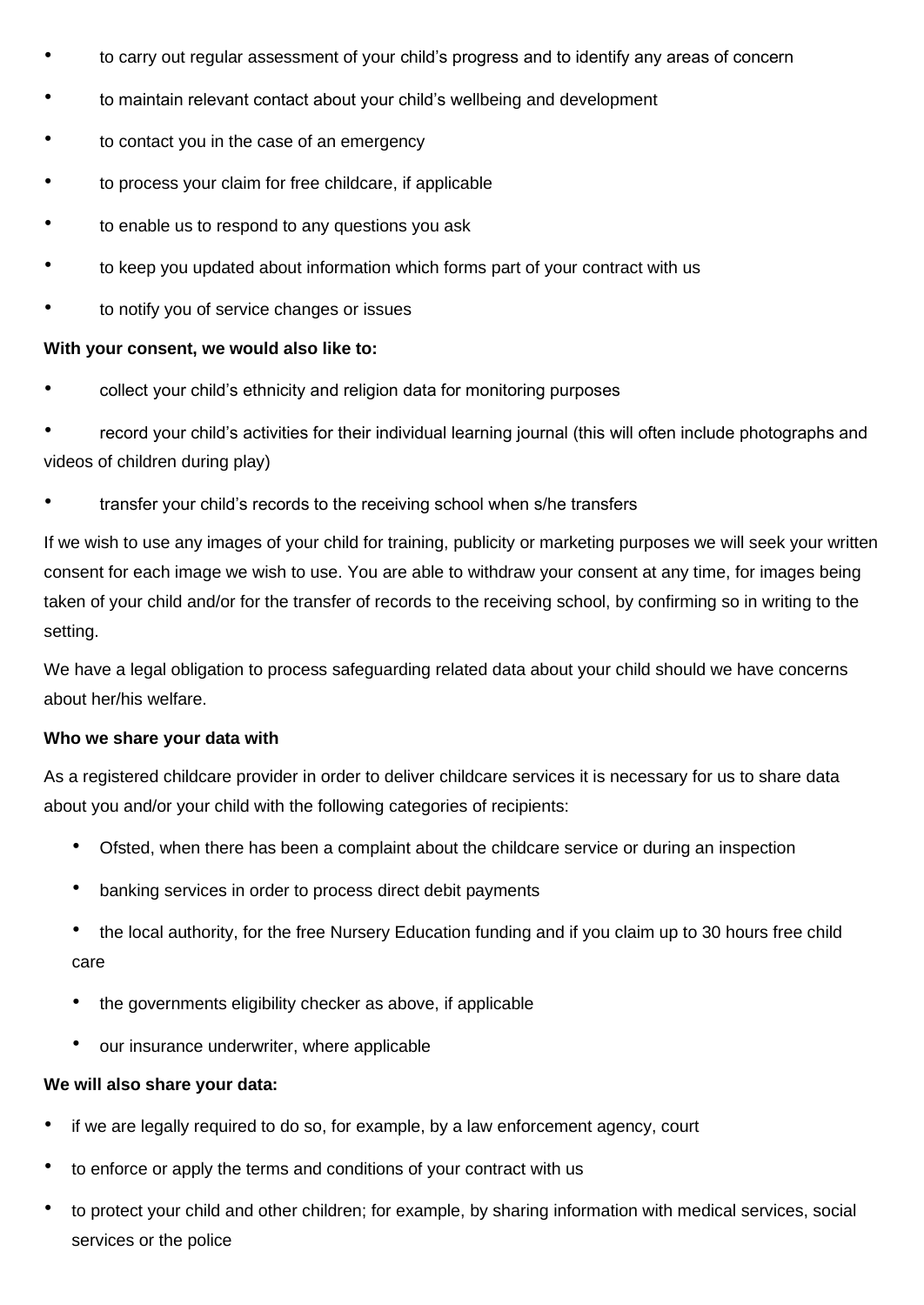- if it is necessary to protect our rights, property or safety or to protect the rights, property or safety of others
- with the school that your child will be attending, when s/he transfers, if applicable
- if we transfer the management of the setting out or take over any other organisation or part of it, in which case we may disclose your personal data to the prospective seller or buyer so that they may continue using it in the same way

Our nursery management and communication software provider may be able to access your personal data when carrying out maintenance task and software updates on our behalf. However, we have a written agreement in place which places this company under a duty of confidentiality.

We will never share your data with any organisation to use for their own purposes.

#### **How do we protect your data?**

We take the security of your personal data seriously. We have internal policies and strict controls in place to try to ensure that your data is not lost, accidentally destroyed, misused or disclosed and to prevent unauthorised access.

Where we engage third parties to process personal data on our behalf, they are under a duty of confidentiality and are obliged to implement appropriate technical and organisational measures to ensure the security of data.

#### **Where do we store your data?**

All data you provide to us is stored on secure computers or servers located within the UK or European Economic Area. We may also store paper records in locked cupboards.

Our third party data processors will also store your data on secure servers which may be situated inside or outside the European Economic Area. They may also store data in paper files.

## **How long do we retain your data?**

We retain your data in line with our retention policy a summary is below:

- You and your child's data, including registers are retained 3 years after your child no longer uses the setting, or until our next Ofsted inspection after your child leaves our setting.
- Medication records and accident records are kept for longer according to legal requirements.
- Learning journeys are maintained by the setting and available at your request when your child leaves. Records are kept and archived in line with our data retention policy.
- In some cases (child protection or other support service referrals), we may need to keep your data longer, only if it is necessary in order to comply with legal requirements. We will only keep your data for as long as is necessary to fulfil the purposes it was collected for and in line with data protection laws.

## **Your rights with respect to your data**

As a data subject, you have a number of rights. You can:

• request to access, amend or correct the personal data we hold about you and/or your child